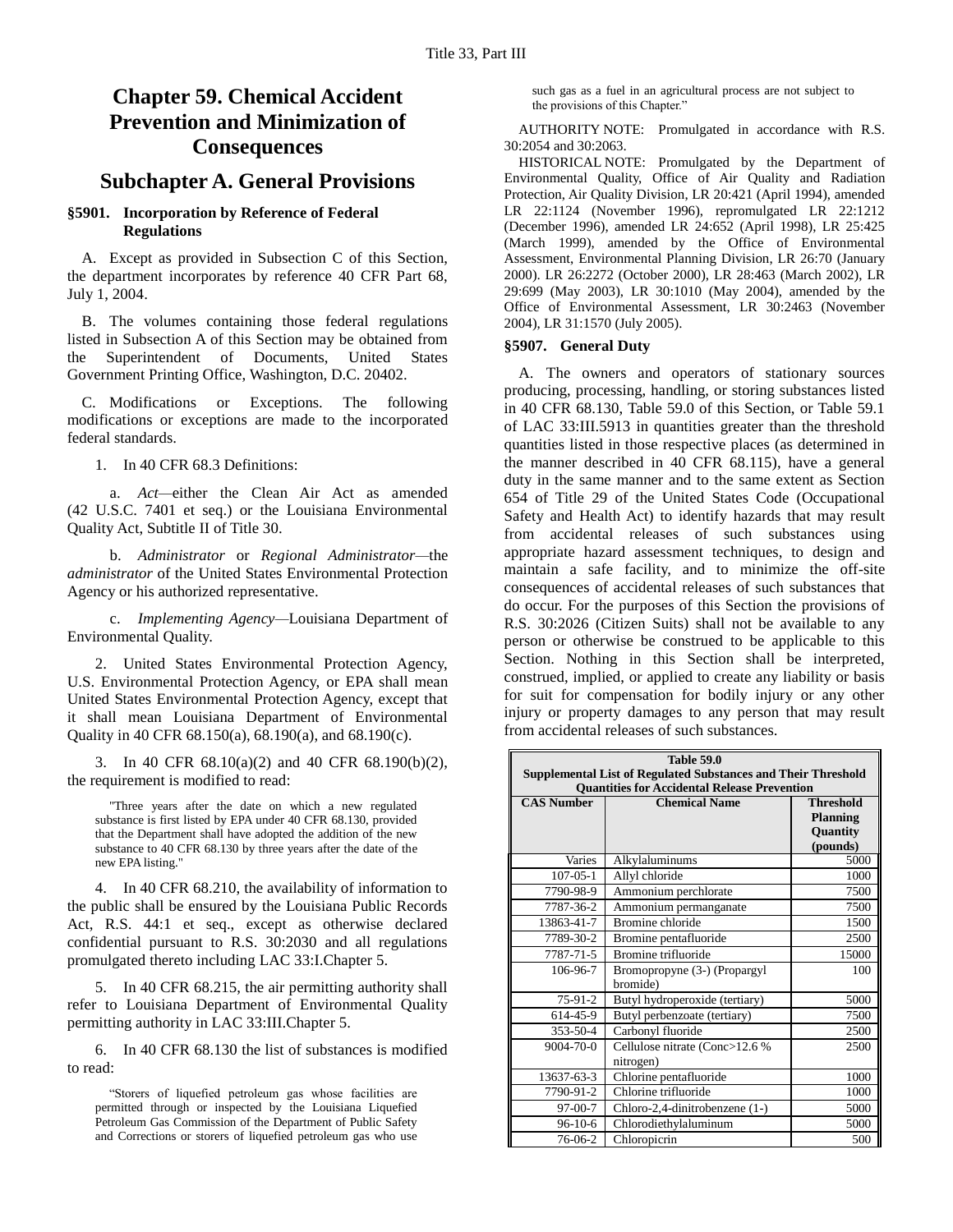| <b>Table 59.0</b>                                                                                                           |                                                   |                                                             |  |  |
|-----------------------------------------------------------------------------------------------------------------------------|---------------------------------------------------|-------------------------------------------------------------|--|--|
| <b>Supplemental List of Regulated Substances and Their Threshold</b><br><b>Quantities for Accidental Release Prevention</b> |                                                   |                                                             |  |  |
| <b>CAS Number</b>                                                                                                           | <b>Chemical Name</b>                              | <b>Threshold</b><br><b>Planning</b><br>Quantity<br>(pounds) |  |  |
| None                                                                                                                        | Chloropicrin and methyl bromide<br>mixture        | 1500                                                        |  |  |
| None                                                                                                                        | Chloropicrin and methyl chloride<br>mixture       | 1500                                                        |  |  |
| $80 - 15 - 9$                                                                                                               | Cumene hydroperoxide                              | 5000                                                        |  |  |
| 675-14-9                                                                                                                    | Cyanuric fluoride                                 | 100                                                         |  |  |
| 110-22-5                                                                                                                    | Diacetyl peroxide (Conc>70 %)                     | 5000                                                        |  |  |
| 334-88-3                                                                                                                    | Diazomethane                                      | 500                                                         |  |  |
| 94-36-0<br>110-05-4                                                                                                         | Dibenzoyl peroxide<br>Dibutyl peroxide (tertiary) | 7500<br>5000                                                |  |  |
| 7572-29-4                                                                                                                   | Dichloro acetylene                                | 250                                                         |  |  |
| 557-20-0                                                                                                                    | Diethylzinc                                       | 10000                                                       |  |  |
| 105-64-6                                                                                                                    | Diisopropyl peroxydicarbonate                     | 7500                                                        |  |  |
| 105-74-8                                                                                                                    | Dilauroyl peroxide                                | 7500                                                        |  |  |
| 97-02-9                                                                                                                     | Dinitroaniline (2,4-)                             | 5000                                                        |  |  |
| 1338-23-4                                                                                                                   | Ethyl methyl ketone peroxide<br>(Conc > 60 %)     | 5000                                                        |  |  |
| 371-62-0                                                                                                                    | Ethylene fluorohydrin                             | 100                                                         |  |  |
| 684-16-2                                                                                                                    | Hexafluoroacetone                                 | 5000                                                        |  |  |
| 10035-10-6                                                                                                                  | Hydrogen bromide                                  | 5000                                                        |  |  |
| 7722-84-1                                                                                                                   | Hydrogen peroxide (conc>=52 %<br>by weight)       | 7500                                                        |  |  |
| 7803-49-8                                                                                                                   | Hydroxylamine                                     | 2500                                                        |  |  |
| 463-51-4                                                                                                                    | Ketene                                            | 100                                                         |  |  |
| 78-85-3                                                                                                                     | Methacrylaldehyde                                 | 1000                                                        |  |  |
| 920-46-7                                                                                                                    | Methacryloyl chloride                             | 150                                                         |  |  |
| 30674-80-7                                                                                                                  | Methacryloyloxyethyl isocyanate                   | 100                                                         |  |  |
| 74-83-9<br>453-18-9                                                                                                         | Methyl bromide<br>Methyl fluoroacetate            | 2500<br>100                                                 |  |  |
| 421-20-5                                                                                                                    | Methyl fluorosulfate                              | 100                                                         |  |  |
| 74-88-4                                                                                                                     | Methyl iodide                                     | 7500                                                        |  |  |
| 79-84-4                                                                                                                     | Methyl vinyl ketone                               | 100                                                         |  |  |
| $100 - 01 - 6$                                                                                                              | Nitroaniline (p-)                                 | 5000                                                        |  |  |
| 7783-54-2                                                                                                                   | Nitrogen trifluoride                              | 5000                                                        |  |  |
| 10544-73-7                                                                                                                  | Nitrogen trioxide                                 | 250                                                         |  |  |
| $75 - 52 - 5$                                                                                                               | Nitromethane                                      | 2500                                                        |  |  |
| 20816-12-0<br>7783-41-7                                                                                                     | Osmium tetroxide<br>Oxygen difluoride             | 100<br>100                                                  |  |  |
| 19624-22-7                                                                                                                  | Pentaborane                                       | 100                                                         |  |  |
| 7601-90-3                                                                                                                   | Perchloric acid (Conc>60 % by<br>weight)          | 5000                                                        |  |  |
| 7616-94-6                                                                                                                   | Perchloryl fluoride                               | 5000                                                        |  |  |
| $627 - 13 - 4$                                                                                                              | Propyl nitrate                                    | 2500                                                        |  |  |
| 107-44-8                                                                                                                    | Sarin                                             | 100                                                         |  |  |
| 7783-79-1                                                                                                                   | Selenium hexafluoride                             | 1000                                                        |  |  |
| 7803-52-3                                                                                                                   | Stibine (Antimony hydride)                        | 500                                                         |  |  |
| 5714-22-7                                                                                                                   | Sulfur pentafluoride                              | 250                                                         |  |  |
| 7783-80-4<br>10036-47-2                                                                                                     | Tellurium hexafluoride                            | 250                                                         |  |  |
| 7719-09-7                                                                                                                   | Tetrafluorohydrazine<br>Thionyl chloride          | 5000<br>250                                                 |  |  |
| 1558-25-4                                                                                                                   | Trichloro (chloromethyl) silane                   | 100                                                         |  |  |
| 27137-85-5                                                                                                                  | Trichloro (dichlorophenyl) silane                 | 2500                                                        |  |  |
| 2487-90-3                                                                                                                   | Trimethoxysilane                                  | 1500                                                        |  |  |

AUTHORITY NOTE: Promulgated in accordance with R.S. 30:2054 and 2063.

HISTORICAL NOTE: Promulgated by the Department of Environmental Quality, Office of Air Quality and Radiation Protection, Air Quality Division, LR 22:1126 (November 1996).

## **Subchapter B. Risk Management Program Requirements**

### **§5911. Registration for Stationary Sources**

A. The owner or operator of each stationary source that has a covered process as defined by 40 CFR 68.3 shall register with the Department of Environmental Quality, Office of Environmental Compliance, Surveillance Division by the latest of the following dates:

1. January 31, 1998; or

2. within 60 days after the date on which a stationary source becomes subject to this Chapter.

B. The registration shall include the following:

1. the name of the stationary source, the owner/operator, the street address, the mailing address, the telephone number, and the program level (as defined by 40 CFR Part 68) of the facility (highest program of a process at the facility, Program 3 being the highest);

2. the name, mailing address, and telephone number of the invoicing contact person;

3. the location of the source by parish, and latitude and longitude; and

4. the following certification dated and signed by the owner or operator:

"The undersigned certifies that, to the best of my knowledge, information, and belief formed after reasonable inquiry, the information submitted is true, accurate, and complete."

C. If at any time after the submission of the registration, information in the registration is no longer accurate, the owner or operator shall submit an amended registration within 60 days to the Department of Environmental Quality, Office of Environmental Compliance, Surveillance Division.

AUTHORITY NOTE: Promulgated in accordance with R.S. 30:2054 and 2063.

HISTORICAL NOTE: Promulgated by the Department of Environmental Quality, Office of Air Quality and Radiation Protection, Air Quality Division, LR 20:426 (April 1994), amended LR 22:1125 (November 1996), LR 23:1496 (November 1997), amended by the Office of Environmental Assessment, Environmental Planning Division, LR 26:2464 (November 2000).